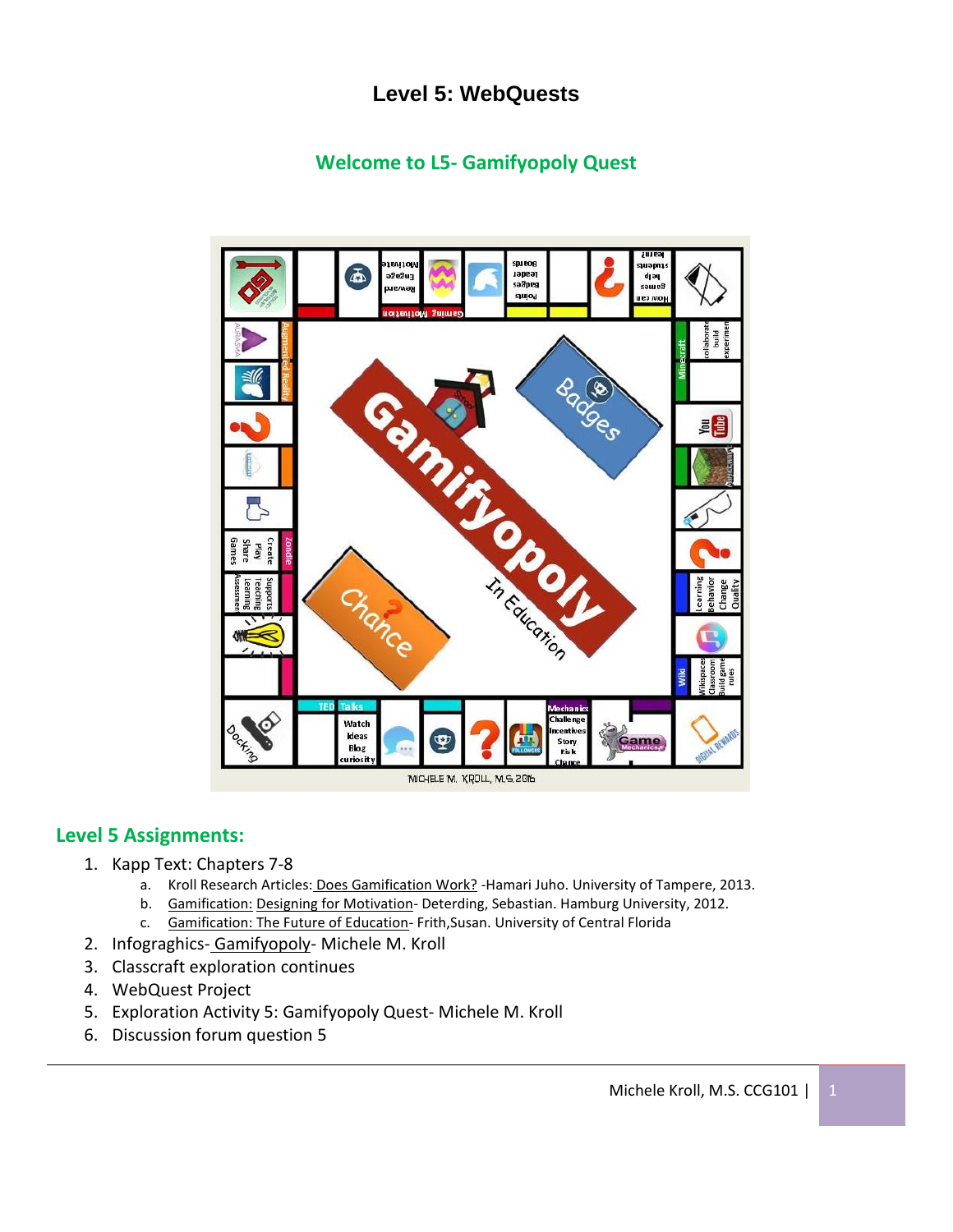## **After this level you should be able to:**

- Identify components of a well-designed WebQuest.
- Locate resources and search tools that contribute to the development of WebQuests.
- Apply a game-based learning environment. Use design parameters to create a WebQuest to teach problem solving that motivates higher-order thinking skills.
- Use appropriate design methods to create a game that solves a problem.
- Apply gamification techniques to domains of learning (declarative, conceptual, rules-based and procedural knowledge).

## **Exploration Game:**

After unlocking these week's exploration activity learners will go on an interactive quest to test their knowledge

- WebQuest Design
- Game Design Elements
- Making Games Engaging

## **WebQuest Project Directions:**

The goals of gamification are to synchronize the goals of the game with those of learning. When you start putting together the game design and mechanics you should know the end game (what you want the player to learn as they play the game).

WebQuests gives an interactive and meaningful experience to the learner that is problem-based and leads to higher order thinking for meaningful learning experiences. Learning with the internet is a key component. Students have the ability to take charge of their own learning experience which can lead to higher levels of retention.

The WebQuest assignment is due Sunday. There is an example of a WebQuest I created with gamification elements to give you some ideas posted in the unit material.

#### **The project must include:**

- 1. Name of WebQuest
- 2. WebQuest Topic
- 3. Link to WebQuest
- 4. Overview of the WebQuest
- 5. Evaluations of the WebQuest- Report total score and summarize strengths and weaknesses based on the rubric (on page 3).
- 6. Describe gamification elements and mechanics that you will use to change this WebQuest. Be specific and detailed. Provide explanation as to why you chose certain elements. What are your goals? What do you want the students to learn?
	- a. Player Types
	- b. Player Motivation
	- c. Rewards
	- d. Game Elements
- 7. Evaluation- Create a student rubric including the gamification elements you added.
- 8. Document: Last Name-WebQuest. Post WebQuest name in subject line. Submit to assignments tab.

#### **Rubric for Evaluating the WebQuest:**

You will give your chosen WebQuest a score. Use the rubric to evaluate the WebQuest. This will help you determine gamification methods and strategies that you will want to add.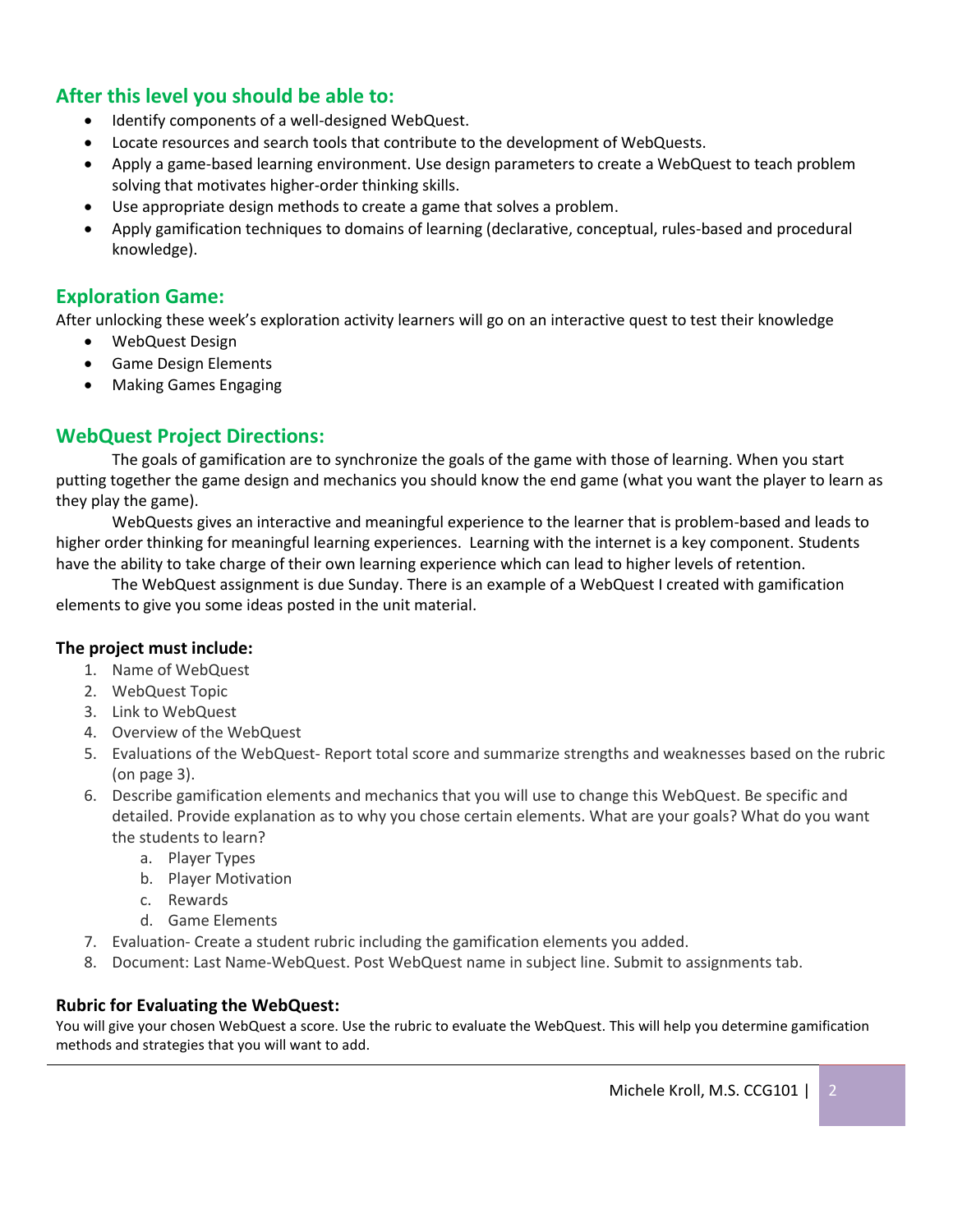|                                                                                                          | Poor-                                                                                                                                 | Satisfactory-                                                                                                                   | <b>Excellent-</b>                                                                                                                                                                          | <b>Score</b> |
|----------------------------------------------------------------------------------------------------------|---------------------------------------------------------------------------------------------------------------------------------------|---------------------------------------------------------------------------------------------------------------------------------|--------------------------------------------------------------------------------------------------------------------------------------------------------------------------------------------|--------------|
|                                                                                                          | 1 point                                                                                                                               | 3 points                                                                                                                        | 5 points                                                                                                                                                                                   |              |
| <b>Overall Visual</b><br><b>Appeal</b>                                                                   | No variation in layout.<br>Few graphic elements.<br>Colors not used well.                                                             | Variation in type, size,<br>color and layout. Some<br>Graphic elements.                                                         | Appropriate and thematic<br>graphic elements to make<br>visual connections that<br>contribute to the<br>understanding of<br>concepts, ideas and<br>relationships. Layout is<br>consistent. |              |
| Navigation and Flow                                                                                      | Hard to find pages, links<br>and confusing to follow.                                                                                 | A few places where the<br>learner may get lost.                                                                                 | Navigation is easy and<br>clear.                                                                                                                                                           |              |
| <b>Mechanical Aspects</b>                                                                                | More than 4 broken<br>links, grammatical<br>errors, missing images.                                                                   | Very few broken links,<br>grammatical errors<br>and missing images.                                                             | No links broken or other<br>mechanical problems.                                                                                                                                           |              |
| Introduction-<br>Motivational<br>Effectiveness                                                           | Introduction is factual<br>and missing the<br>compelling question or<br>problem.                                                      | Introduction relates<br>somewhat to a<br>compelling question or<br>problem.                                                     | Introduction engages<br>learner with a compelling<br>question or problem.                                                                                                                  |              |
| <b>Clear Expectations</b>                                                                                | Introduction doesn't tell<br>the learner what is to<br>come.                                                                          | Introduction makes<br>some reference but is<br>not clear.                                                                       | Introduction effectively<br>prepares the learner for<br>what will happen.                                                                                                                  |              |
| <b>Tasks-Cognitive</b><br>Level                                                                          | Standards are not<br>included.                                                                                                        | Standards are<br>referenced but not<br>connected.                                                                               | Standards is clearly<br>connected to WebQuest.                                                                                                                                             |              |
| Process                                                                                                  | Steps are not clear and<br>students don't know<br>what to do.                                                                         | Some directions given<br>but missing<br>information.                                                                            | Each step is clearly stated.                                                                                                                                                               |              |
| Scaffolding of<br>Process                                                                                | Activities are of little<br>significance to one<br>another.                                                                           | Some activities do not<br>relate specifically to<br>the accomplishment of<br>the task.                                          | Activities are clearly<br>related and designed to<br>take the students from<br>basic knowledge to higher<br>level thinking.                                                                |              |
| <b>Student Roles</b>                                                                                     | No tasks or roles<br>assigned.                                                                                                        | Some separate tasks or<br>roles assigned.                                                                                       | Different roles are<br>assigned to help students<br>share responsibility.                                                                                                                  |              |
| <b>Resources- (All</b><br>resources should be<br>evaluated)<br>Relevance and<br>Quantity of<br>Resources | Resources provided are<br>not sufficient for<br>students to accomplish<br>the task. Too many<br>resources for students to<br>look at. | Some information<br>between resources<br>and information<br>needed to accomplish<br>task. Some resources<br>don't add anything. | A clear and meaningful<br>connection between<br>resources and information<br>needed to complete task.<br>Each resource is needed.                                                          |              |
| <b>Quality of Resources</b>                                                                              | Information could be<br>found in the classroom.                                                                                       | Some links not<br>ordinarily found in a<br>classroom.                                                                           | Links are varied and<br>provide use of Web tools.                                                                                                                                          |              |
| <b>Evaluation-Criteria</b>                                                                               | Evaluation criteria not<br>described.                                                                                                 | Criteria partially<br>described.                                                                                                | Criteria clearly stated.                                                                                                                                                                   |              |
| <b>Total Score</b>                                                                                       |                                                                                                                                       |                                                                                                                                 |                                                                                                                                                                                            | /60          |
|                                                                                                          | (Modified by Michele M. Kroll, 2016. Original Rubric by Bernie Dodge; This version 1.03 by Laura Bellofatto, 2001.)                   |                                                                                                                                 |                                                                                                                                                                                            |              |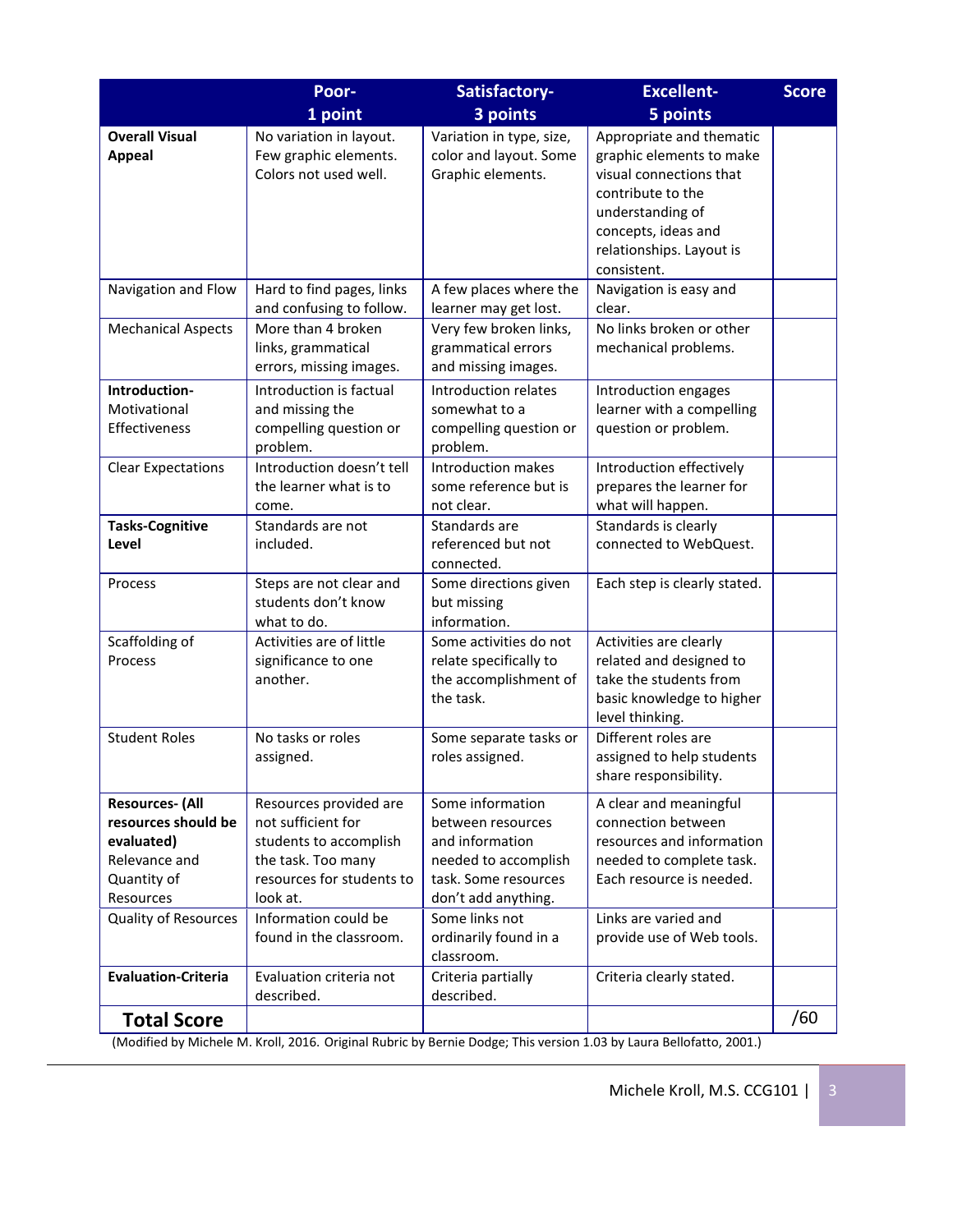# **WebQuest Project Grading Rubric:**

| <b>WebQuest Project</b>                     | <b>Basic</b>                                                                                        | Satisfactory                                                                                                                                | Outstanding                                                                                                                                                                                                  |
|---------------------------------------------|-----------------------------------------------------------------------------------------------------|---------------------------------------------------------------------------------------------------------------------------------------------|--------------------------------------------------------------------------------------------------------------------------------------------------------------------------------------------------------------|
|                                             | 1 point                                                                                             | 5 points                                                                                                                                    | 10 points                                                                                                                                                                                                    |
| <b>Organization/Mechanics</b>               | Project required extra time to<br>complete. Spelling and<br>grammatical errors.                     | Fnished the project in a timely<br>manner, with a few things<br>missing from the introduction.<br>A few spelling and<br>grammatical errors. | Used time efficiently and<br>finished project in timely<br>manner, demonstrating<br>understanding of assignment.<br>All introduction information<br>included.<br>No spelling or grammatical<br>errors found. |
| <b>WebQuest Summary</b>                     | <b>Explanation is missing</b>                                                                       | Description of WebQuest<br>overview is not fully explained.                                                                                 | Clear and detailed description<br>of WebQuest.                                                                                                                                                               |
| <b>WebQuest Rubric</b><br><b>Evaluation</b> | Explanation is missing. Total<br>score not reported.                                                | Description is not fully<br>explained. Strengths and<br>weaknesses not clearly stated.<br>Total score reported                              | Clear and detailed description<br>of rubric evaluation. Strengths,<br>weaknesses and insights<br>clearly stated. Total score<br>reported.                                                                    |
| <b>Student Rubric</b>                       | Rubric does not clearly follow<br>WebQuest objectives or<br>include gamification elements<br>added. | Rubric mostly follows<br>WebQuest objectives.<br>Gamification elements not<br>clearly added.                                                | Rubric clearly follows<br>WebQuest objectives and<br>includes all gamification<br>elements added.                                                                                                            |
| <b>Gamification Elements</b>                | Gamification elements missing<br>or lacking. No understanding<br>of gamification mechanics.         | Gamification elements not<br>clearly stated and explained.<br>Not a clear understanding of<br>gamification mechanics.                       | Gamification elements clearly<br>stated and explained. Clear<br>understanding of gamification<br>elements.                                                                                                   |

Michele M. Kroll, M.S., 2016